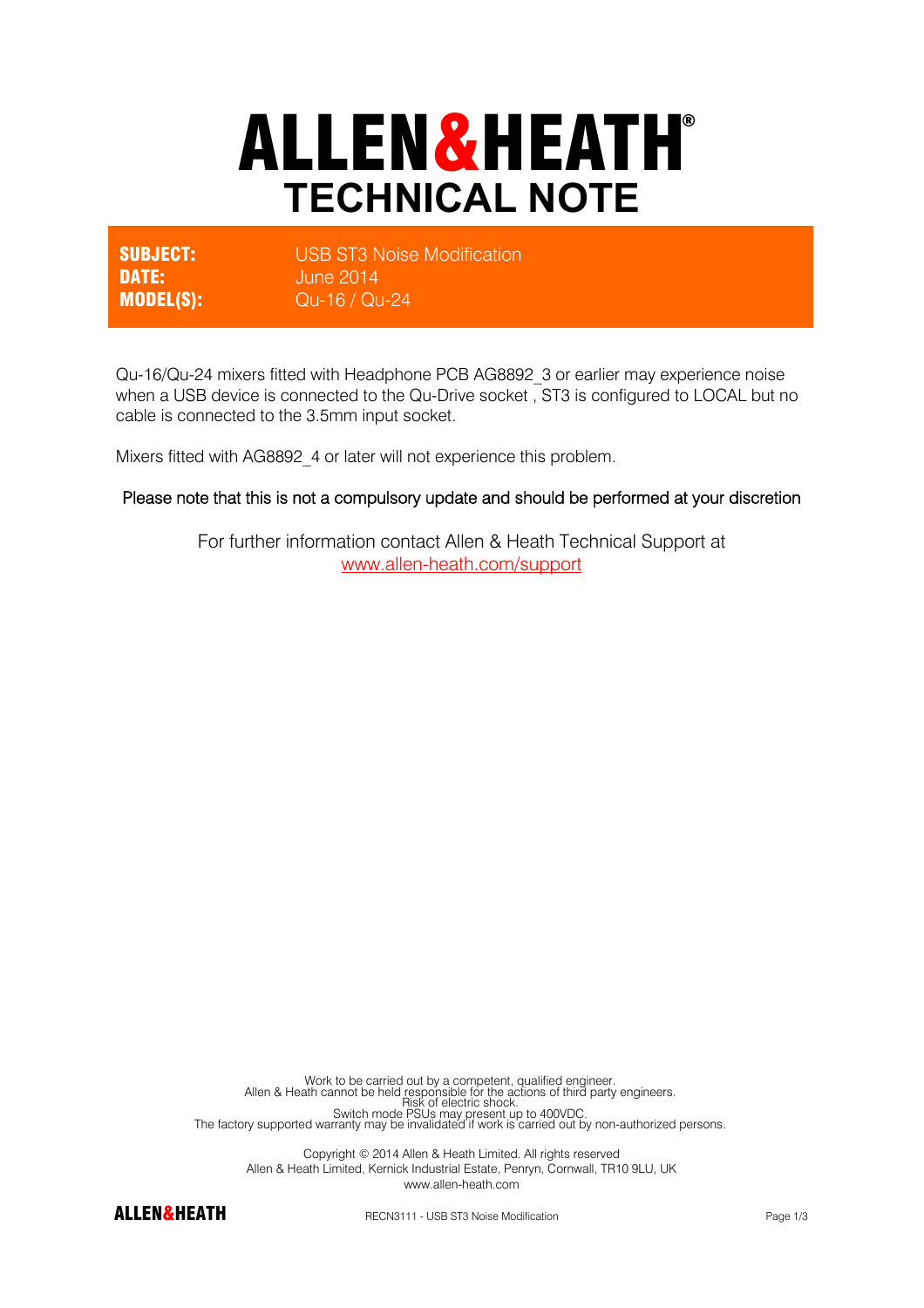#### **Required Components**



22 AWG Tinned Copper Wire

#### **Required Tools**



### **Disassembly Instructions**

For disassembly instructions please see pages 6,8,10 & 18 the **Qu16 service manual** which can be downloaded from our website.